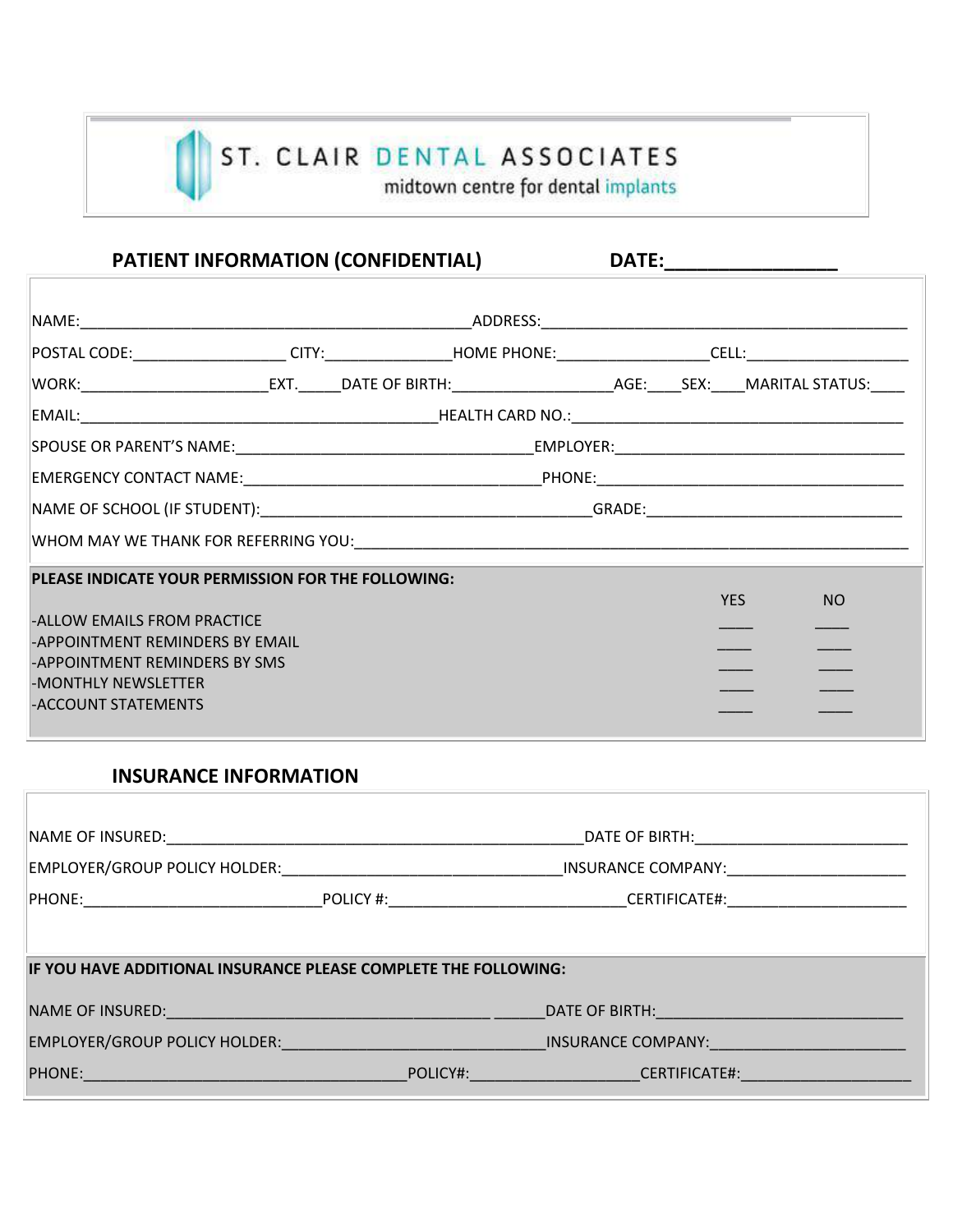#### **PATIENT DENTAL HISTORY**

Please note that prior to any treatment our office requires a complete dental and medical history. Knowing any health problems that you have and/or medications that you may be taking can avoid problems when treatment commences. Thank you for taking the time to answer these questions.

|    |                                                                                                                | <b>YES</b> | <b>NO</b> |
|----|----------------------------------------------------------------------------------------------------------------|------------|-----------|
| 1. | DO YOUR GUMS BLEED WHILE BRUSHING OR FLOSSING? FOR THE COMMON CONTROL CONTROL OF SUMMAN SUMMAN SUMMAN SUMMAN S |            |           |
|    | 2. ARE YOUR TEETH SENSITIVE TO HOT OR COLD LIQUIDS/FOODS?                                                      |            |           |
| 3. |                                                                                                                |            |           |
| 4. | DO YOU FEEL DISCOMFORT/ PAIN WITH ANY OF YOUR TEETH? <b>Fail and the contract of the COVID-</b>                |            |           |
| 5. |                                                                                                                |            |           |
| 6. |                                                                                                                |            |           |
| 7. | HAVE YOU EVER EXPERIENCED ANY OF THE FOLLOWING PROBLEMS                                                        |            |           |
|    | WITH YOUR JAW?                                                                                                 |            |           |
|    | -CLICKING OR GRINDING NOISES                                                                                   |            |           |
|    |                                                                                                                |            |           |
|    |                                                                                                                |            |           |
|    | -DIFFICULTY IN CHEWING                                                                                         |            |           |
|    |                                                                                                                |            |           |
|    |                                                                                                                |            |           |
|    |                                                                                                                |            |           |
|    |                                                                                                                |            |           |
|    |                                                                                                                |            |           |
|    |                                                                                                                |            |           |
|    |                                                                                                                |            |           |
|    |                                                                                                                |            |           |
|    |                                                                                                                |            |           |
|    | 16. HAVE YOU EVER HAD ANY PROLONGED BLEEDING FOLLOWING EXTRACTIONS?                                            |            |           |
|    | 17. DO YOU WEAR FULL OR PARTIAL DENTURES?                                                                      |            |           |
|    | -IF YES, DATE OF PLACEMENT                                                                                     |            |           |
|    | 18. HAVE YOU EVER RECEIVED ORAL HYGIENE INSTRUCTIONS REGARDING                                                 |            |           |
|    | THE CARE OF YOUR TEETH AND GUMS?                                                                               |            |           |
|    | 19. DO YOU HAVE DRY MOUTH ISSUES?                                                                              |            |           |
|    |                                                                                                                |            |           |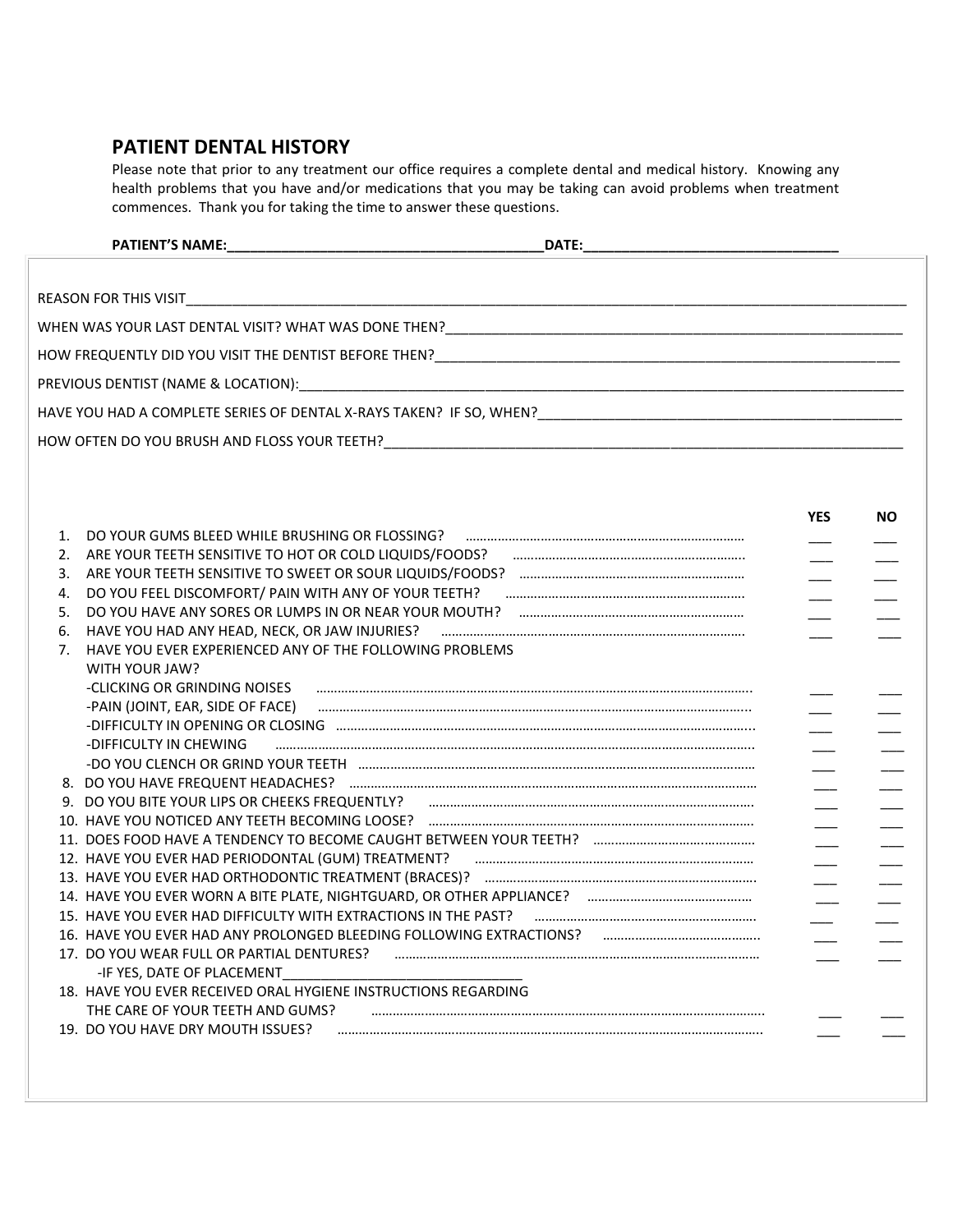## **MEDICAL HISTORY**

<u> 1980 - Johann Barbara, martxa alemani</u>ar a

PATIENT'S NAME:\_\_\_\_\_\_\_\_\_\_\_\_\_\_\_\_\_\_\_\_\_\_\_\_\_\_\_\_\_\_\_\_\_\_DATE OF BIRTH:\_\_\_\_\_\_\_\_\_\_\_\_\_\_\_\_\_\_\_\_\_\_\_\_\_\_\_\_\_\_\_\_

|                                                                                                                               | <b>YES</b>               |  |
|-------------------------------------------------------------------------------------------------------------------------------|--------------------------|--|
|                                                                                                                               |                          |  |
|                                                                                                                               |                          |  |
|                                                                                                                               |                          |  |
|                                                                                                                               |                          |  |
|                                                                                                                               |                          |  |
| PLEASE EXPLAIN                                                                                                                |                          |  |
| ARE YOU TAKING ANY MEDICATION(S) INCLUDING NON-PRESCRIPTION MEDICATION?                                                       |                          |  |
|                                                                                                                               |                          |  |
|                                                                                                                               |                          |  |
|                                                                                                                               |                          |  |
|                                                                                                                               |                          |  |
|                                                                                                                               |                          |  |
|                                                                                                                               | $\overline{\phantom{a}}$ |  |
|                                                                                                                               |                          |  |
| DO YOU HAVE ANY DISEASE, CONDITION, OR MEDICAL ISSUES NOT LISTED ABOVE THAT YOU                                               |                          |  |
|                                                                                                                               |                          |  |
| <b>WOMEN ONLY:</b>                                                                                                            | <b>YES</b>               |  |
|                                                                                                                               |                          |  |
|                                                                                                                               |                          |  |
|                                                                                                                               |                          |  |
| ARE YOU ALLERGIC OR HAVE YOU HAD REACTIONS TO:                                                                                | <b>YES</b>               |  |
|                                                                                                                               |                          |  |
| LOCAL ANAESTHETICS OR FREEZING FILLION AND CONTINUES AND THE RESIDENCE AND THE RESIDENCE AND A LOCAL ANAESTHETICS OR FREEZING |                          |  |
| PENICILLIN OR OTHER ANTIBIOTICS                                                                                               |                          |  |
| BARBITUATES, SEDATIVES, OR SLEEPING PILLS Farman and the content of the content of the content of the content o               |                          |  |
|                                                                                                                               |                          |  |
|                                                                                                                               |                          |  |
|                                                                                                                               |                          |  |